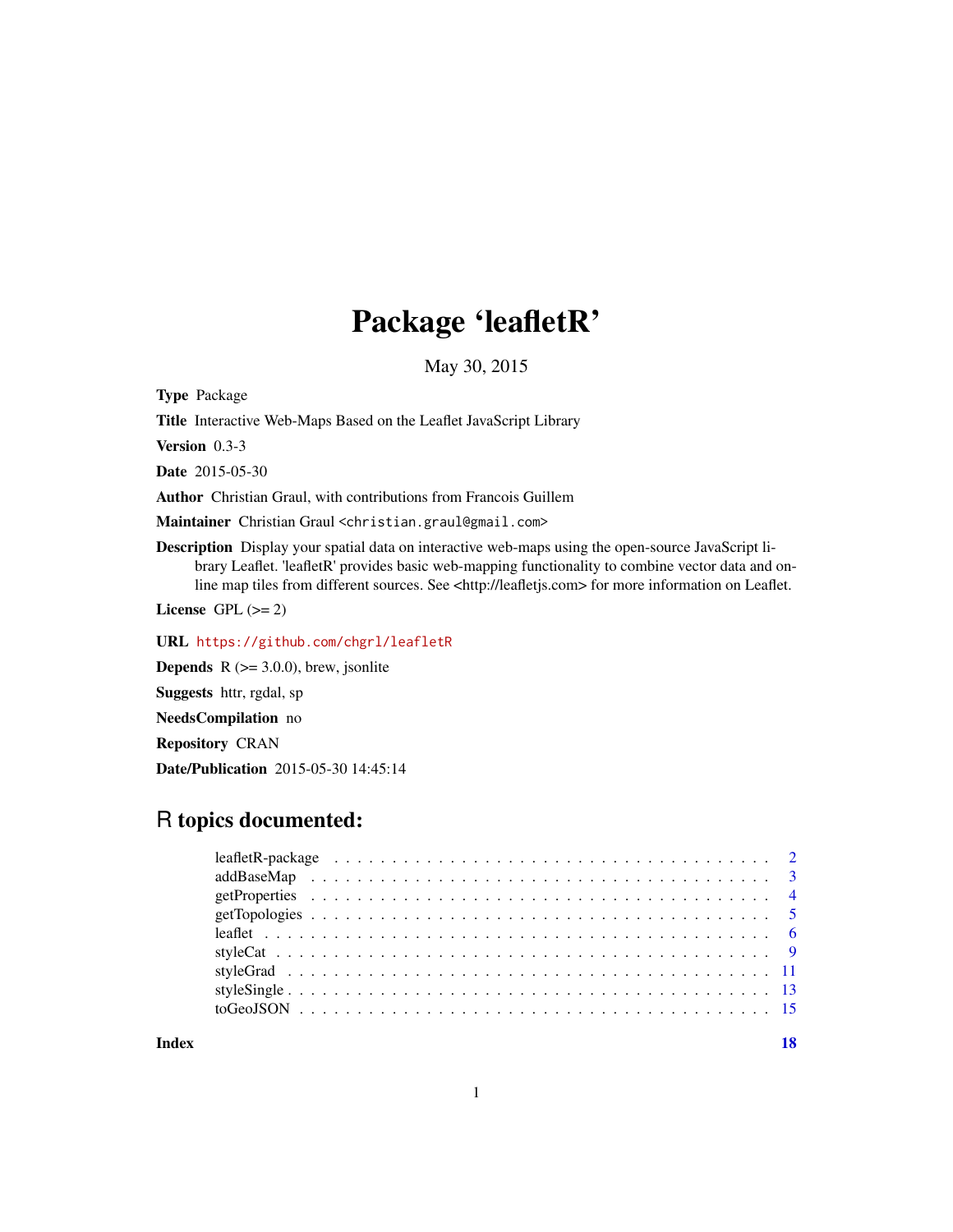<span id="page-1-0"></span>

#### Description

Display your spatial data on interactive web-maps using the open-source JavaScript library Leaflet. The package provides basic web-mapping functionality to combine vector data and online map tiles from different sources.

#### Details

leafletR lets you display spatial data on interactive maps in web browsers (a.k.a. slippy maps). It takes advantage of the open-source JavaScript library Leaflet.js, developed by Vladimir Agafonkin. Focusing simplicity, leafletR provides basic web-mapping functionality and styling options only. For map display an internet connection is required to load the Leaflet library, stylesheets and base map tiles. The ready to use html file output can be viewed locally or uploaded to a web-server.

leafletR supports GeoJSON and TopoJSON files directly. Additionally it contains conversion tools for sp spatial objects, several popular spatial vector data formats and R data frames containing point coordinates.

leafletR features open base map tiles. Map data is provided by the [OpenStreetMap](http://www.openstreetmap.org) project and satellite images are provided by courtesy of NASA/ JPL-Caltech and U.S. Department of Agriculture, Farm Service Agency. Other tile sources may be added manually.

Try the example below to check if leafletR has been correctly installed. Any question and feed-back is welcome via email to <christian.graul@gmail.com> or on [GitHub.](https://github.com/chgrl/leafletR)



Example output: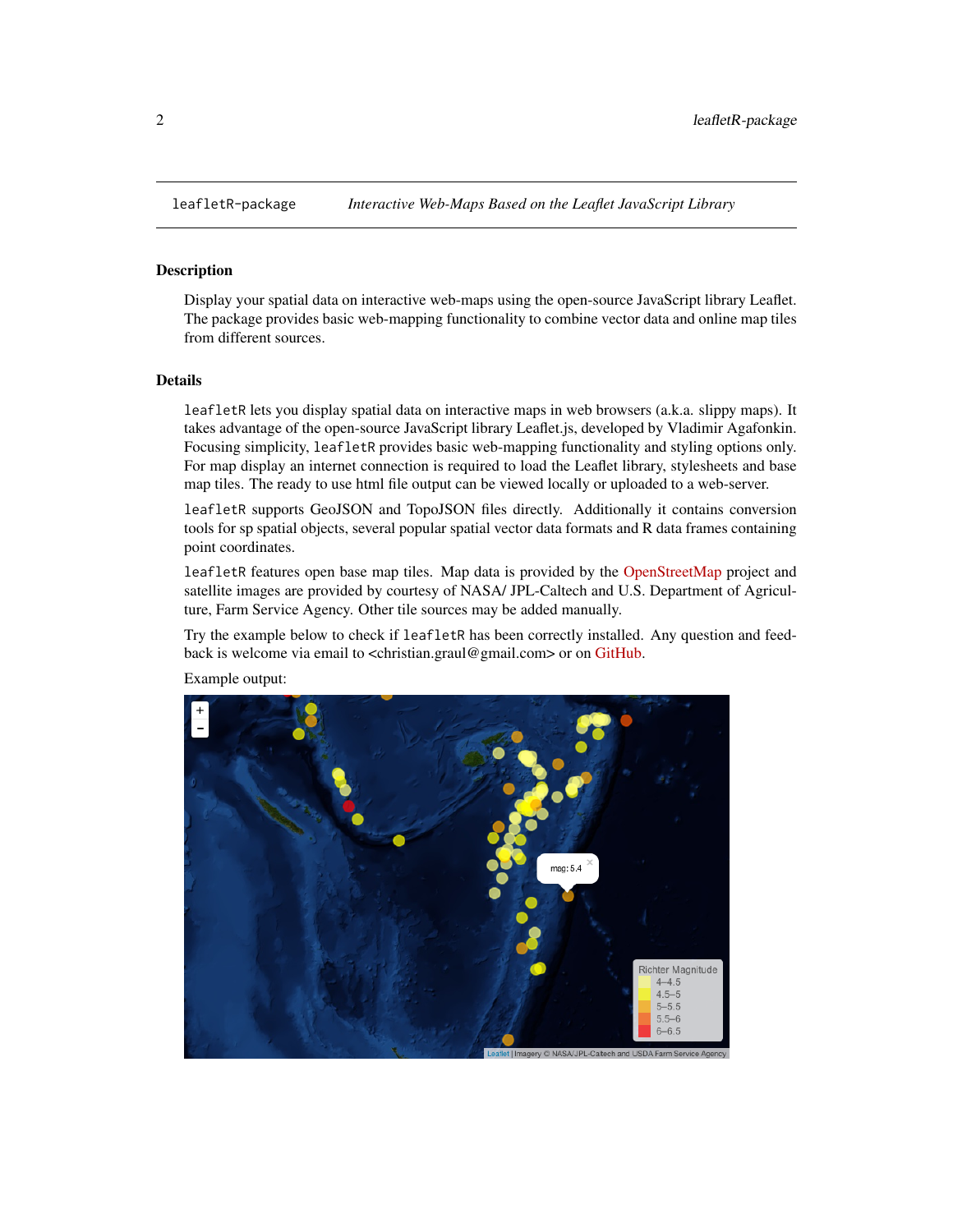#### <span id="page-2-0"></span>addBaseMap 3

# Author(s)

Christian Graul, with contributions from Francois Guillem Maintainer: Christian Graul <christian.graul@gmail.com>

#### References

<http://leafletjs.com> <http://geojson.org> <https://github.com/topojson/topojson-specification>

#### Examples

```
# load example data (Fiji Earthquakes)
data(quakes)
# store data in GeoJSON file (just a subset here)
q.dat <- toGeoJSON(data=quakes[1:99,], dest=tempdir(), name="quakes")
# make style based on quake magnitude
q.style <- styleGrad(prop="mag", breaks=seq(4, 6.5, by=0.5),
 style.val=rev(heat.colors(5)), leg="Richter Magnitude",
 fill.alpha=0.7, rad=8)
# create map
q.map <- leaflet(data=q.dat, dest=tempdir(), title="Fiji Earthquakes",
 base.map="mqsat", style=q.style, popup="mag")
# view map in browser
#q.map
```
addBaseMap *Add custom base maps*

#### Description

Add a custom base map to the list of maps available in the function [leaflet](#page-5-1).

#### Usage

```
addBaseMap(name, title, url, options)
```
#### Arguments

| name    | Name of the base map.                                                                                                       |
|---------|-----------------------------------------------------------------------------------------------------------------------------|
| title   | Title of the base map, used in the layer control of the resulting map. Optional –<br>if missing, name is used.              |
| url     | URL for the base map. See http://leafletjs.com/reference.html#tilelayer<br>for more information.                            |
| options | Optional list of additional options. See http://leafletjs.com/reference.<br>html#tilelayer for for a list of valid options. |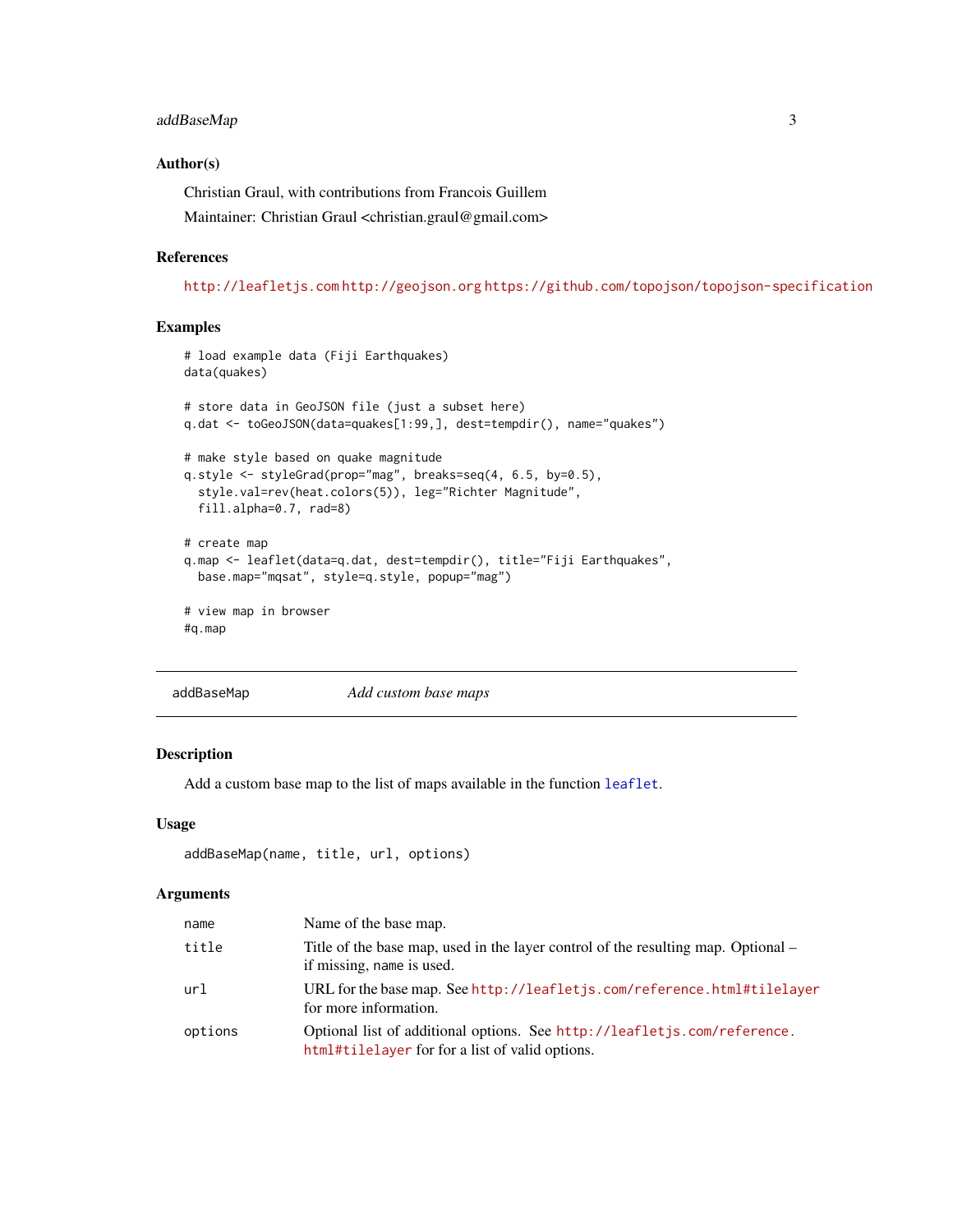# <span id="page-3-0"></span>Author(s)

François Guillem

### See Also

[leaflet](#page-5-1)

### Examples

```
## Not run:
# duplicates osm base map
addBaseMap(
 name="myosm",
  title="Duplicated OpenStreetMap",
  url="http://{s}.tile.openstreetmap.org/{z}/{x}/{y}.png",
  options=list(
    attribution='© <a href="http://openstreetmap.org/copyright", target=
      "_blank">OpenStreetMap contributors</a>'
  )
\mathcal{L}map <- leaflet(base.map="myosm", dest=tempdir())
## End(Not run)
```
getProperties *Print property names of a GeoJSON file*

# Description

Prints the names of all available properties of a GeoJSON file.

# Usage

```
getProperties(data, print=TRUE)
prop(data, print=TRUE)
```
# Arguments

| data  | Path to data file as string or GeoJSON/TopoJSON object. |
|-------|---------------------------------------------------------|
| print | If TRUE (default), the property names are printed.      |

# Value

Property names as string vector.

# Author(s)

Christian Graul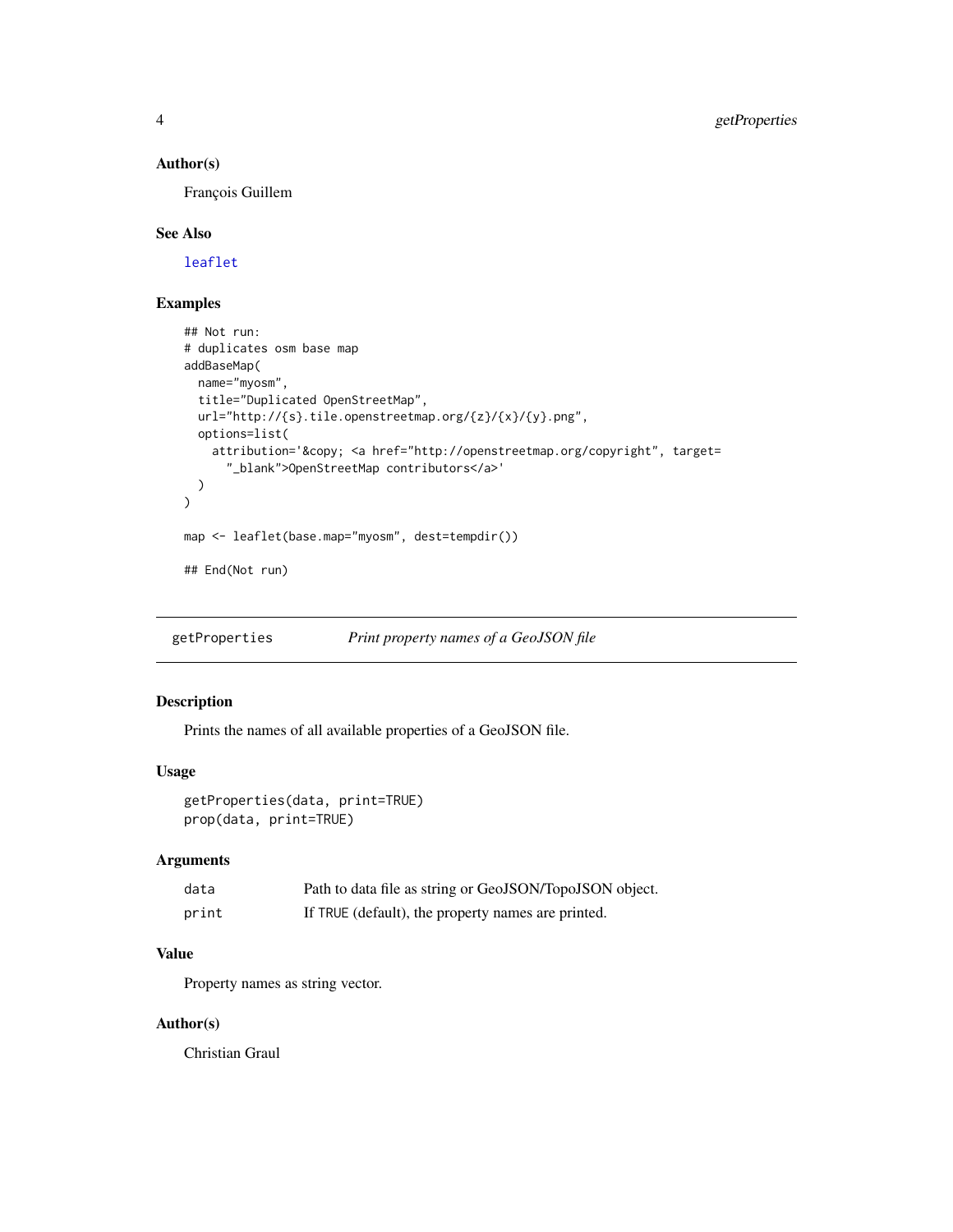# <span id="page-4-0"></span>getTopologies 5

# See Also

[styleCat](#page-8-1), [styleGrad](#page-10-1)

# Examples

```
## Not run:
data(quakes)
qks <- toGeoJSON(data=quakes, dest=tempdir())
getProperties(data=qks)
```
## End(Not run)

getTopologies *Print topology objects of a TopoJSON file*

# Description

Prints the names of all available topology objects of a TopoJSON file.

# Usage

getTopologies(data, print=TRUE) topo(data, print=TRUE)

# Arguments

| data  | Name of data file as string or TopoJSON object.    |
|-------|----------------------------------------------------|
| print | If TRUE (default), the property names are printed. |

# Value

Topology object names as string vector.

#### Author(s)

Christian Graul

# Examples

## Not run: #getTopologies()

## End(Not run)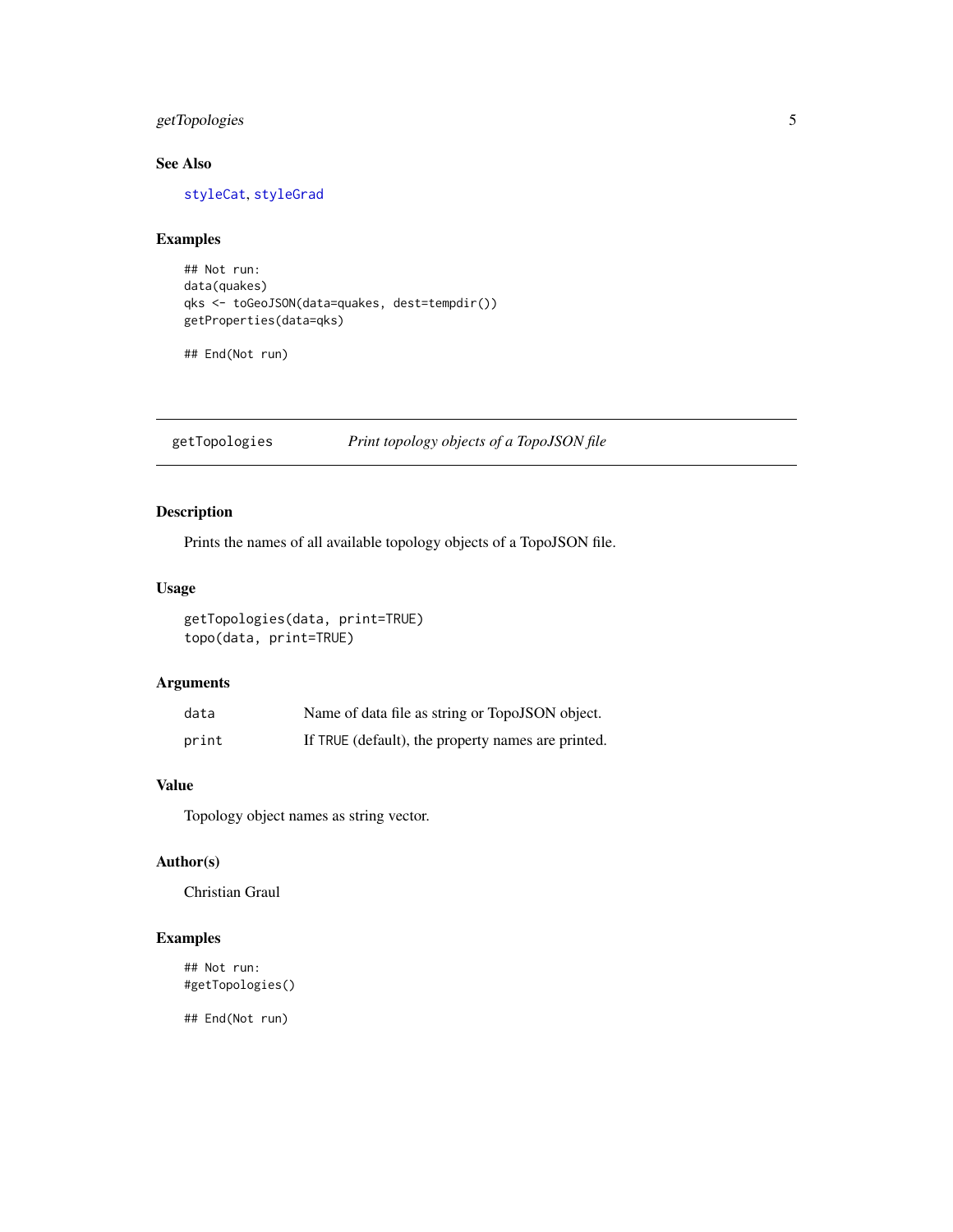# <span id="page-5-1"></span><span id="page-5-0"></span>Description

Creates a web-map of users' spatial data over open base maps. Output consists of a ready to use HTML file (and a GeoJSON/TopoJSON data file).

# Usage

```
leaflet(data, dest, title, size, base.map="osm", center, zoom,
  style, popup, controls="all", incl.data=FALSE, overwrite=TRUE)
leaf(data, dest, title, size, base.map="osm", center, zoom,
  style, popup, controls="all", incl.data=FALSE, overwrite=TRUE)
```
# Arguments

| data     | Name(s) of data file(s) (GeoJSON/TopoJSON format), as string or a list of<br>strings. Plotting order follows the file sequence.                                                                                                                                                                                                                                                                                                                                                                                                                           |
|----------|-----------------------------------------------------------------------------------------------------------------------------------------------------------------------------------------------------------------------------------------------------------------------------------------------------------------------------------------------------------------------------------------------------------------------------------------------------------------------------------------------------------------------------------------------------------|
| dest     | Path to the data file, as string. Optional – if missing, the current working direc-<br>tory is used.                                                                                                                                                                                                                                                                                                                                                                                                                                                      |
| title    | Map title, as string. Default is "map".                                                                                                                                                                                                                                                                                                                                                                                                                                                                                                                   |
| size     | Size of the map on the website in pixels, as numeric vector $-c$ (width, height).<br>Optional – if missing, a fullscreen (browser window) map is generated.                                                                                                                                                                                                                                                                                                                                                                                               |
| base.map | Base map(s) in the background of the data, as string. One or a list of "osm"<br>(OpenStreetMap standard map), "tls" (Thunderforest Landscape), "mqosm"<br>(MapQuest OSM), "mqsat" (MapQuest Open Aerial), "water" (Stamen Wa-<br>tercolor), "toner" (Stamen Toner), "tonerbg" (Stamen Toner background),<br>"tonerlite" (Stamen Tonerlite), "positron" (CartoDB Positron) or "darkmatter"<br>(CartoDB Dark matter). Default is "osm". If base map is a list, the last item is<br>used as default base map and a layer control button is added to the map. |
| center   | Map center coordinates in decimal degrees, as vector of two numeric values:<br>$c(latitude, longitude)$ . Optional – if missing, the data layer is centered<br>automatically. code has to be specified to use center.                                                                                                                                                                                                                                                                                                                                     |
| zoom     | Map zoom level, as integer value. Usually a value between 0 (global small scale)<br>and 18 (detailed large scale). The MapQuest Open Aerial map (base.map="mqsat")<br>provides only 12 zoom levels $[0-11]$ . Optional – if missing, the zoom level is<br>calculated for the bounding box of the data layer. center has to be specified to<br>use zoom.                                                                                                                                                                                                   |
| style    | $Style(s)$ of the data layer(s). One or a list of style object(s), created by $styleSingle,$<br>styleGrad or styleCat. Optional – if missing, a default style is applied.                                                                                                                                                                                                                                                                                                                                                                                 |
| popup    | Properties (attributes) of the data to be shown in a popup when a map object<br>is clicked. String or a vector of strings. "*" adds all available properties to<br>the popup. A list of (vectors of) strings specifies properties for multiple data<br>layers. Per default no popups are shown.                                                                                                                                                                                                                                                           |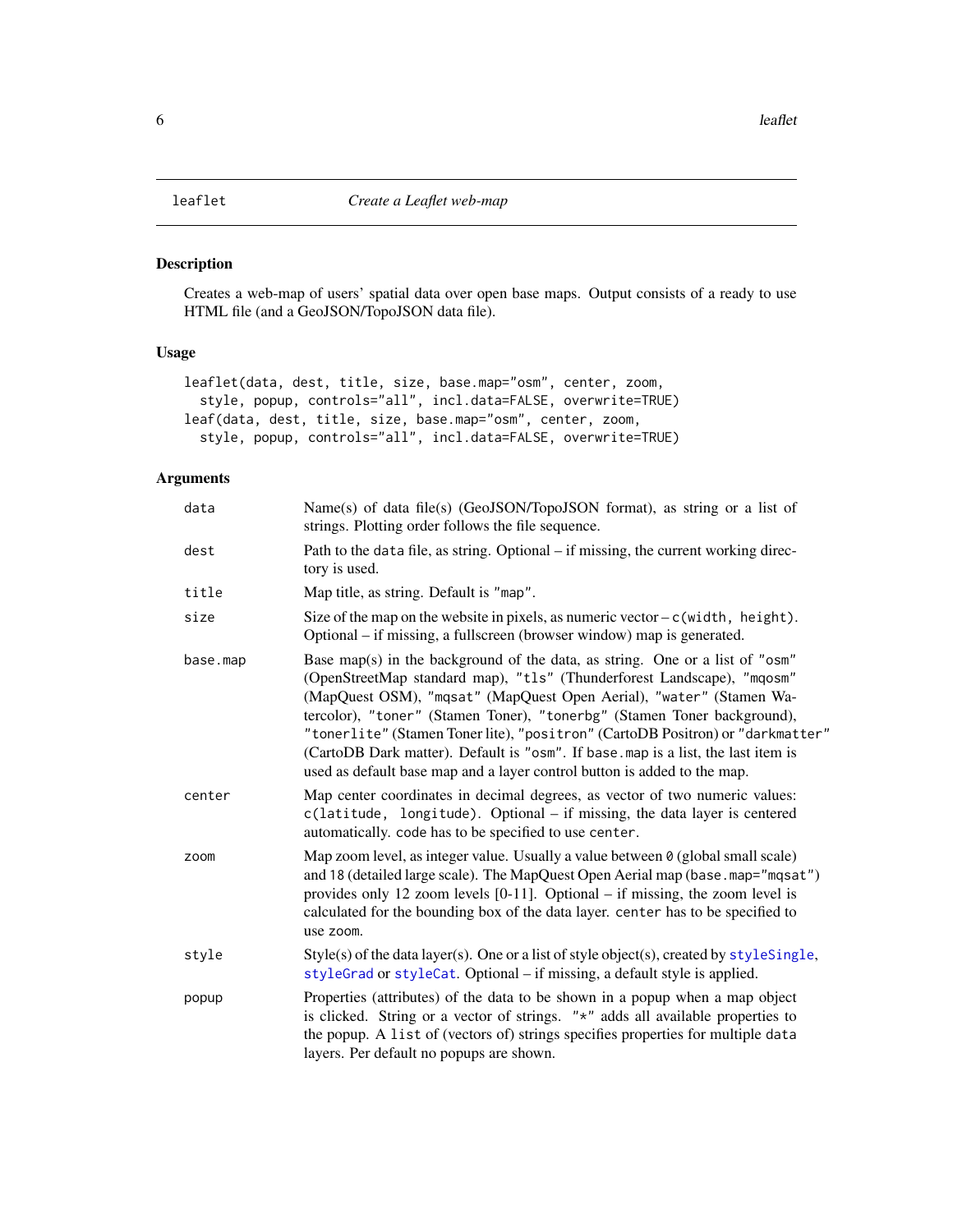#### <span id="page-6-0"></span>leaflet **2008 leaflet** 7

| controls  | List of controls to be added to the map. Available controls are "zoom", "scale",<br>"layer" and "legend". "all" (the default) adds all controls. Controls are only<br>added if necessary, e.g. in case of one data layer there is no legend. NA omits all<br>controls. Note: data layer controls only appear if incl. data is set to TRUE. |
|-----------|--------------------------------------------------------------------------------------------------------------------------------------------------------------------------------------------------------------------------------------------------------------------------------------------------------------------------------------------|
| incl.data | If TRUE, data is included in the HTML file itself. Per default (incl. data=FALSE)<br>the data is saved in a separate file. Including data in the HTML file allows for<br>viewing the map locally on some browsers (e.g. Chrome and Opera) and enables<br>support for data layer control.                                                   |
| overwrite | TRUE (which is the default) overwrites existing files with the same name.                                                                                                                                                                                                                                                                  |
|           |                                                                                                                                                                                                                                                                                                                                            |

# Value

HTML file path, as string.

# Note

Please note: data only accepts GeoJSON/TopoJSON files with one geometry type and geographical coordinates (longlat, WGS84).

# Author(s)

Christian Graul

# References

Base map tiles are provided by

| OpenStreetMap standard map | http://www.openstreetmap.org |
|----------------------------|------------------------------|
| Thunderforest Landscape    | http://www.thunderforest.com |
| MapQuest OSM               | http://www.mapquest.com      |
| MapQuest Open Aerial       | http://www.mapquest.com      |
| Stamen Watercolor          | http://stamen.com            |
| <b>Stamen Toner</b>        | http://stamen.com            |
| Stamen Toner background    | http://stamen.com            |
| Stamen Toner lite          | http://stamen.com            |
| CartoDB Positron           | http://cartodb.com           |
| CartoDB Dark matter        | http://cartodb.com           |

#### See Also

# [styleSingle](#page-12-1), [styleGrad](#page-10-1), [styleCat](#page-8-1)

#### Examples

```
## Not run:
# prepare data
data(quakes)
dat <- toGeoJSON(data=quakes, dest=tempdir())
```
# create and view simple map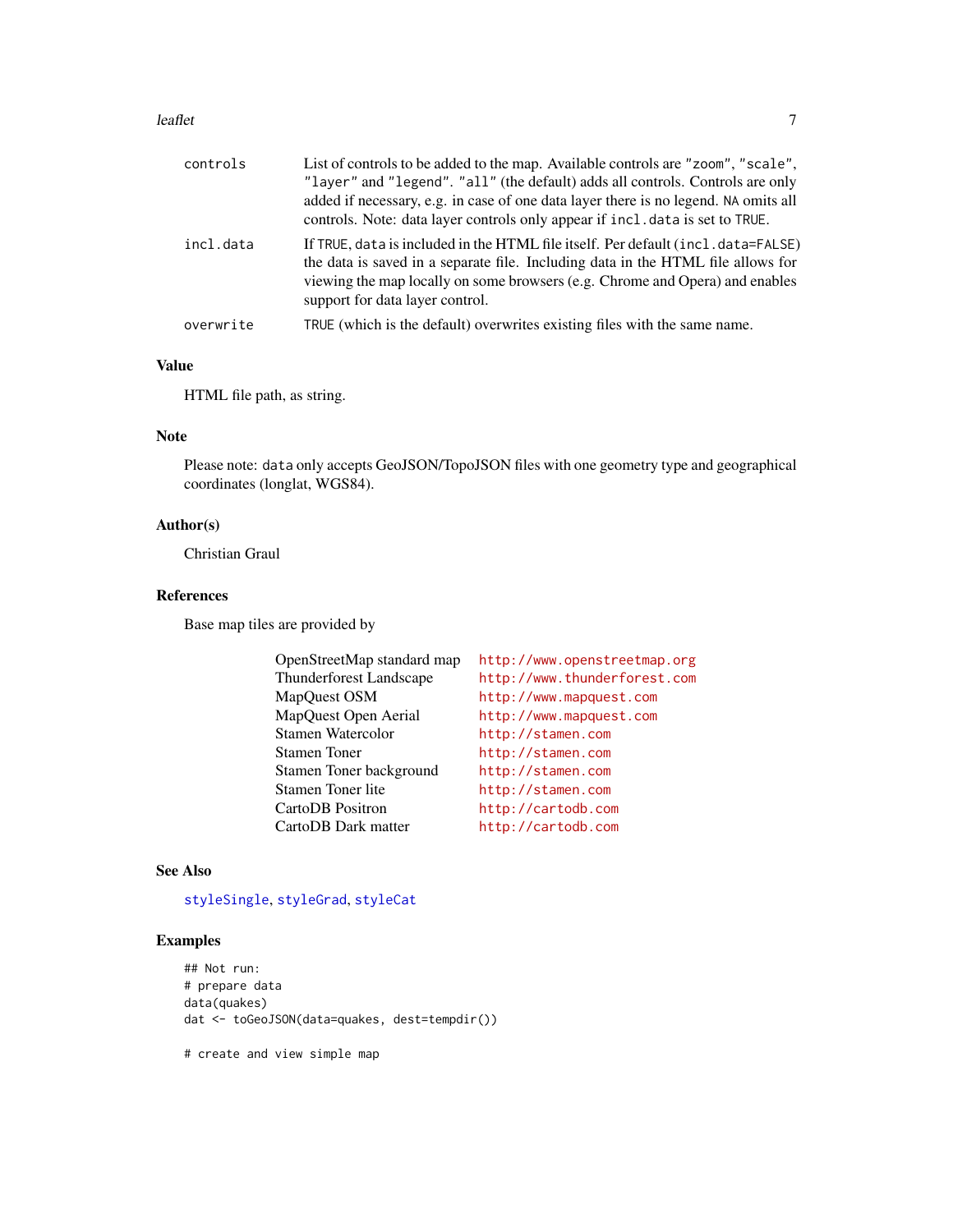```
8 leaflet
```

```
map <- leaflet(dat, dest=tempdir())
map # redirects to browseURL(map)
# set output directory and map title
map <- leaflet(data=dat, dest=tempdir(), title="Fiji Earthquakes")
# set map size, center and zoom level
map <- leaflet(data=dat, dest=tempdir(),
  size=c(800,600), center=c(-18.35, 179.75), zoom=6)
# set base map and popup
# magnitude is used as popup (type names(quakes) for available properties)
map <- leaflet(data=dat, dest=tempdir(),
  base.map="mqsat", popup="mag")
# minimalist? - no base map
map <- leaflet(data=dat, dest=tempdir(),
  base.map=NA, popup="mag")
# include data in HTML file
map <- leaflet(dat, dest=tempdir(), incl.data=TRUE)
# preserve existing files from overwriting
map <- leaflet(dat, dest=tempdir(), overwrite=FALSE)
# more than one base map
map <- leaflet(data=dat, dest=tempdir(),
  base.map=list("osm", "mqsat", "tls"))
# multiple properties in the popup
map <- leaflet(data=dat, dest=tempdir(),
  popup=c("mag", "depth"))
# all available properties in the popup
map <- leaflet(data=dat, dest=tempdir(),
  popup="*")
# change style
sty <- styleSingle(col="red", fill=NA)
map <- leaflet(data=dat, dest=tempdir(), base.map="mqsat", style=sty)
# controls
map <- leaflet(data=dat, dest=tempdir(), controls=NA) # no controls
map <- leaflet(data=dat, dest=tempdir(), controls="scale") # scale only
map <- leaflet(data=dat, dest=tempdir(), controls=c("zoom", "scale"))
# more than one data set
park <- system.file(package="leafletR", "files", "park_sk.geojson")
peak <- toGeoJSON(system.file(package="leafletR", "files", "peak_sk.kmz"),
  dest=tempdir()) # httr package required
sty.1 <- styleSingle(col="green", fill="green")
sty.2 <- styleSingle(col="brown", fill="brown", rad=3)
map <- leaflet(data=list(park, peak), dest=tempdir(),
```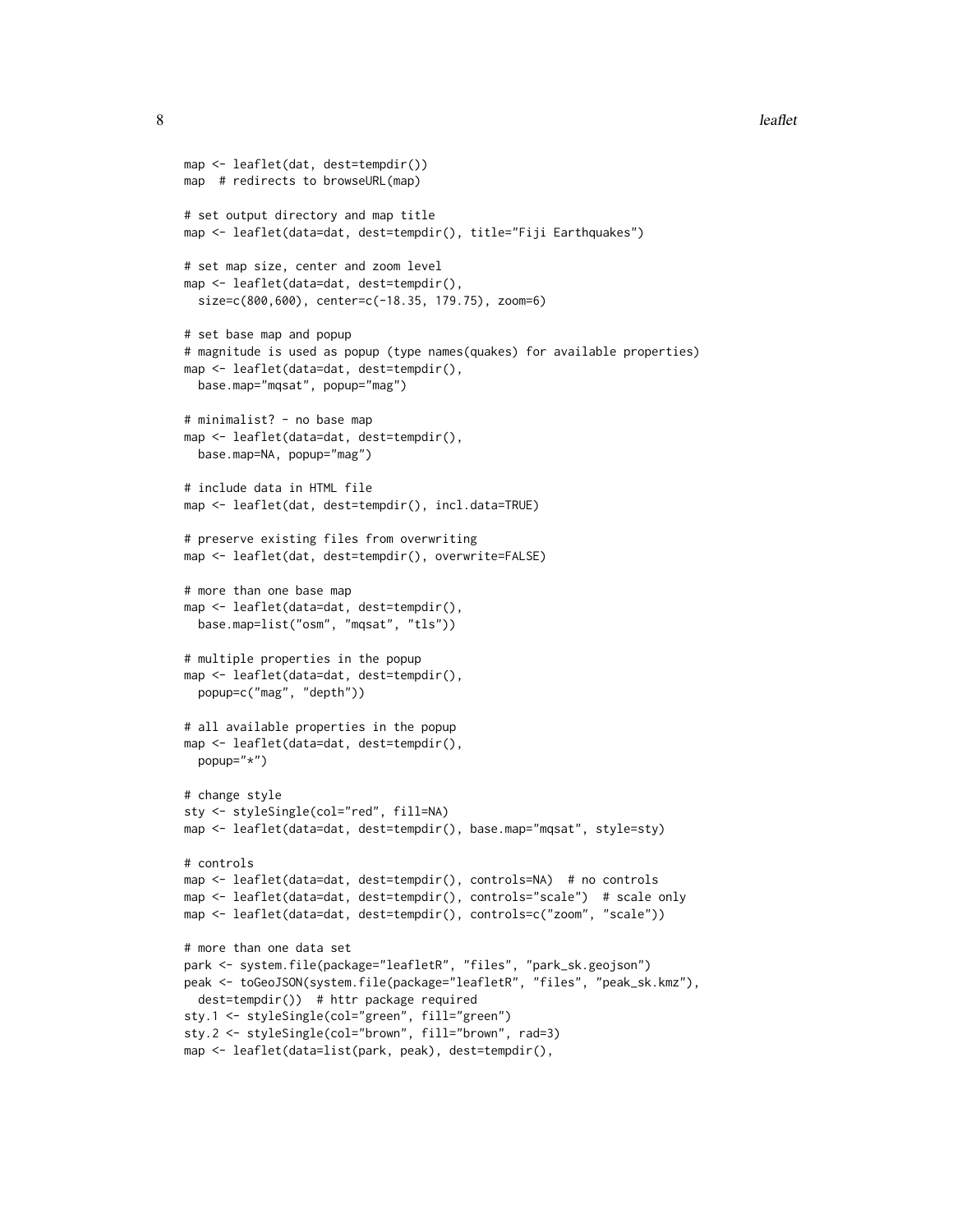#### <span id="page-8-0"></span>styleCat 9

```
style=list(sty.1, sty.2), popup=list("*", "Name"))
# names in legend
# note: "_" and "." are replaced with blanks in the legend
map <- leaflet(data=list(National_Parks=park, Peaks.above.600.m)=peak),
  dest=tempdir(), style=list(sty.1, sty.2), popup=list("*", "Name"))
# add layer control
# if incl.data=TRUE a layer control is automatically added
map <- leaflet(data=list(park, peak), dest=tempdir(),
  style=list(sty.1, sty.2), popup=list("*", "Name"), incl.data=TRUE)
## End(Not run)
```
<span id="page-8-1"></span>styleCat *Categorized styling*

#### Description

Creates a categorized style based on an attribute

#### Usage

```
styleCat(prop, val, style.par, style.val, leg, ...)
cats(prop, val, style.par, style.val, leg, ...)
```
# Arguments

| prop      | Property (attribute) of the data to be styled, as string.                                                                                           |
|-----------|-----------------------------------------------------------------------------------------------------------------------------------------------------|
| val       | A vector giving the data values to be used as categories.                                                                                           |
| style.par | Styling parameter as string. One of "col" (categorized color) or "rad" (catego-<br>rized radius). Categorized radius can only be applied to points. |
| style.val | Styling values, a vector of colors or radii applied to the categories given by val.<br>See details for unspecified data values.                     |
| leg       | Legend title as string. The line break sequence \n may be used for line splitting.                                                                  |
| $\cdots$  | Additional styling parameters, see styleSingle for details.                                                                                         |

#### Details

If val does not cover all data values, the unspecified data values are colored gray. By adding an extra color for unspecified data values to style.val, an "other"-category is shown in the legend.

# Value

A categorized style object.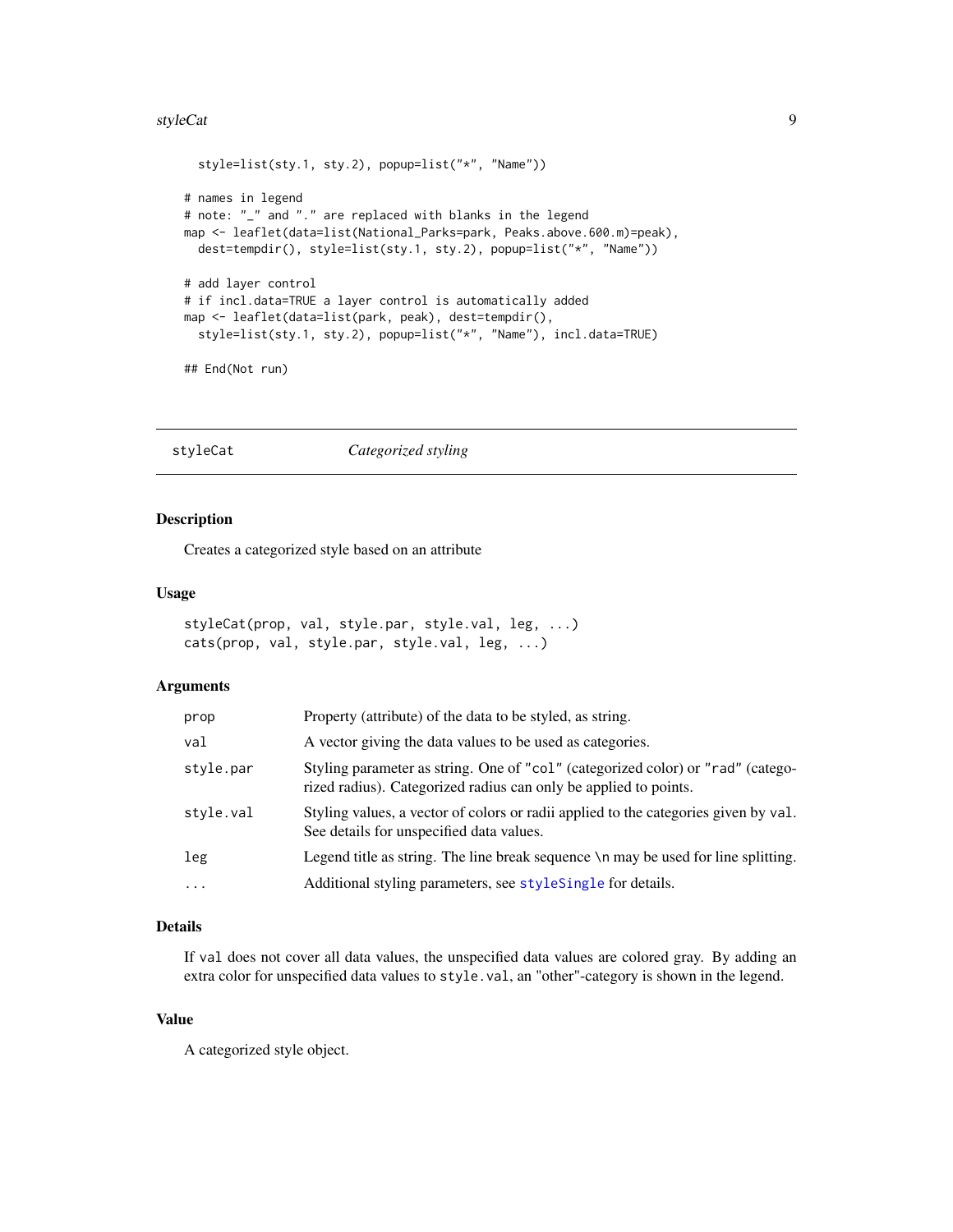#### <span id="page-9-0"></span>Author(s)

Christian Graul

#### See Also

[styleSingle](#page-12-1), [styleGrad](#page-10-1), [leaflet](#page-5-1)

```
## Not run:
# prepare data
dat <- system.file(package="leafletR", "files", "park_sk.geojson")
# simple categorizing
sty <- styleCat(prop="lynx", val=c("yes", "no"),
  style.val=c("green", "red"), leg="Lynx occurrence")
map <- leaflet(data=dat, dest=tempdir(), title="Lynx",
  style=sty)
# just one category
sty <- styleCat(prop="wisent", val="yes", style.val="red",
  leg="Wisent occurrence")
map <- leaflet(data=dat, dest=tempdir(), title="Wisent",
  style=sty)
# get nice colors using ColorBrewer
require(RColorBrewer)
pal <- brewer.pal(7, "Dark2")
sty <- styleCat(prop="year", val=c("1949", "1967", "1978", "1988",
  "1997", "1998", "2002"), style.val=pal, leg="established:\n")
map <- leaflet(data=dat, dest=tempdir(),
  title="National parks", style=sty)
# add 'other'-category to legend
require(RColorBrewer)
pal <- brewer.pal(7, "Dark2")
sty <- styleCat(prop="year", val=c("1997", "1998", "2002"),
  style.val=pal, leg="established:\n")
map <- leaflet(data=dat, dest=tempdir(),
  title="National parks", style=sty)
# additional styling parameters
sty <- styleCat(prop="brown_bear", val=c("yes", "no"),
  style.val=c("darkgreen", "red"), leg="Brown bear\noccurrence",
  alpha=1, lwd=4, fill=NA)
map <- leaflet(data=dat, dest=tempdir(), title="Brown bear",
  style=sty)
## End(Not run)
```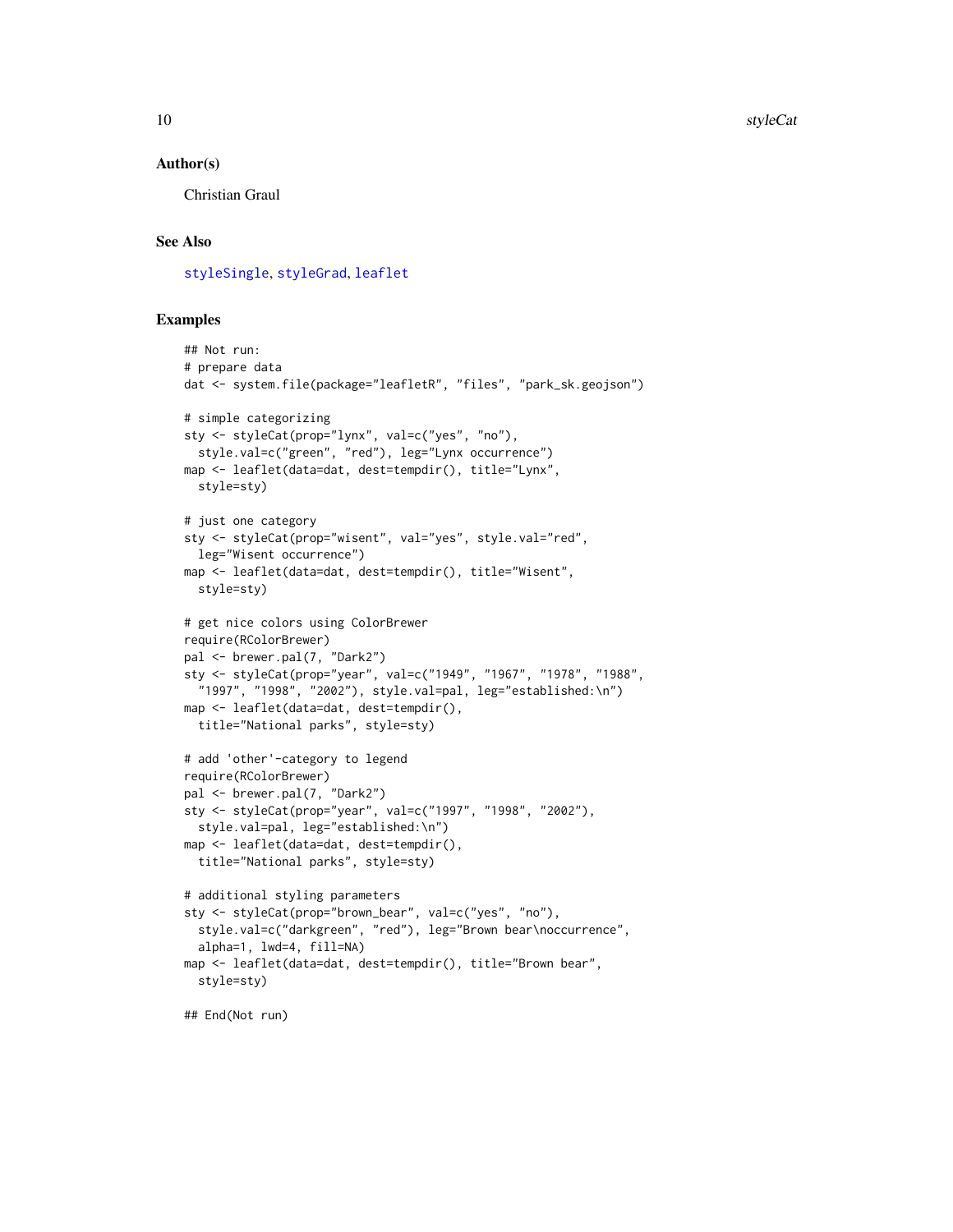<span id="page-10-1"></span><span id="page-10-0"></span>styleGrad *Graduated styling*

# Description

Creates a graduated style based on an attribute.

# Usage

```
styleGrad(prop, breaks, closure, out, style.par, style.val, leg, ...)
grads(prop, breaks, closure, out, style.par, style.val, leg, ...)
```
# Arguments

| prop      | Property (attribute) of the data to be styled, as string.                                                                                                                                |
|-----------|------------------------------------------------------------------------------------------------------------------------------------------------------------------------------------------|
| breaks    | A vector giving the breakpoints between the desired classes.                                                                                                                             |
| closure   | Specifies whether class intervals are closed on the left, i.e. $\ge$ =breakpoint ("left",<br>the default) or on the right, i.e. >breakpoint ("right").                                   |
| out       | Handling of data outside the edges of breaks. One of 0 (left and right-closed),<br>1 (left-closed, right-open), 2 (left-open, right-closed) or 3 (left and right-open).<br>Default is 0. |
| style.par | Styling parameter as string. One of "col" (graduated color) or "rad" (graduated<br>radius). Graduated radius can only be applied to points.                                              |
| style.val | Styling values, a vector of colors or radii applied to the classes.                                                                                                                      |
| leg       | Legend title as string. The line break sequence $\ln$ may be used for line splitting.                                                                                                    |
| $\cdots$  | Additional styling parameters, see styleSingle for details.                                                                                                                              |
|           |                                                                                                                                                                                          |

# Value

A graduated style object.

# Author(s)

Christian Graul

# See Also

[styleSingle](#page-12-1), [styleCat](#page-8-1), [leaflet](#page-5-1)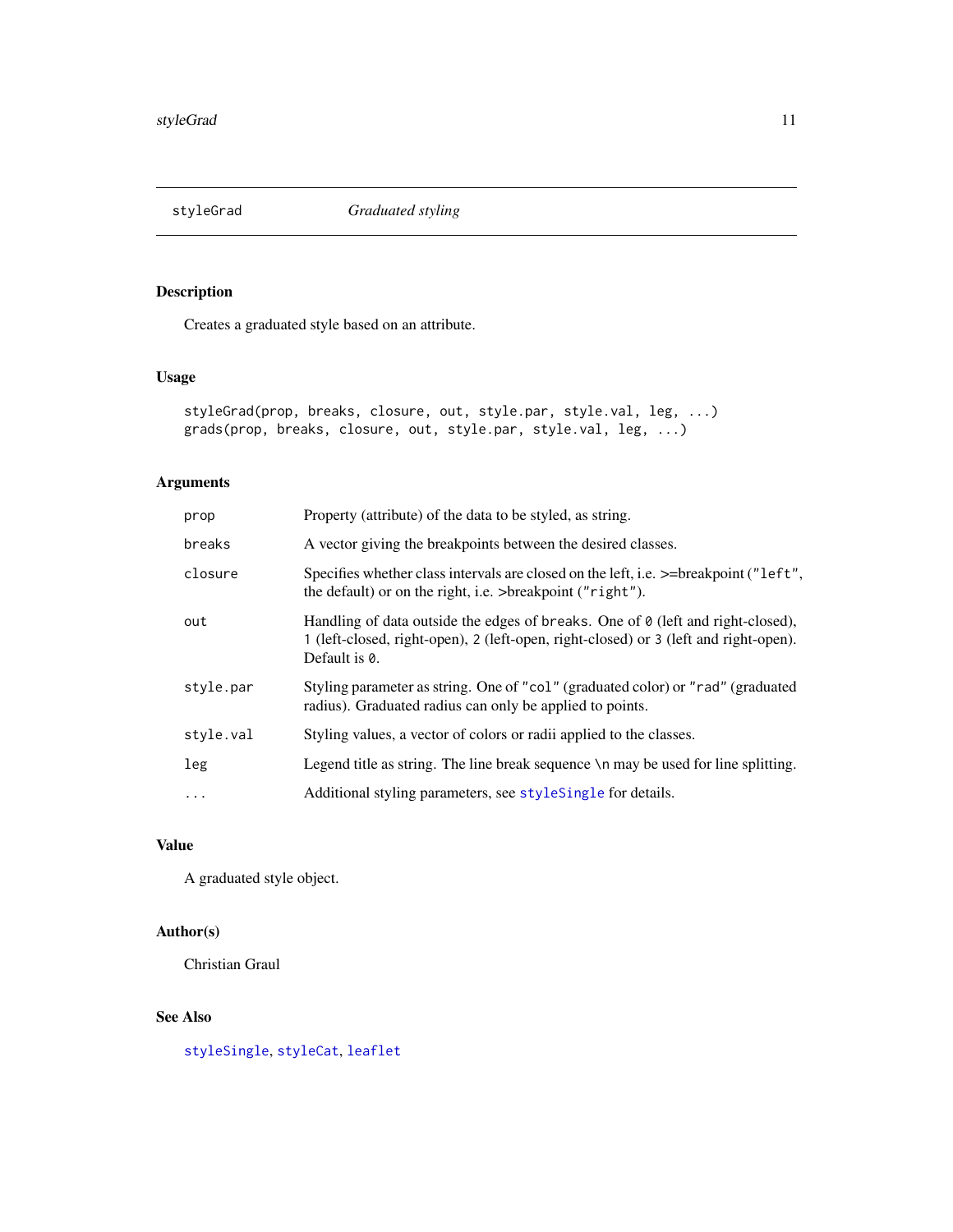```
## Not run:
# prepare data
data(quakes)
qks <- toGeoJSON(data=quakes, dest=tempdir())
# prepare style
range(quakes$mag) # gives 4.0 and 6.4
sty <- styleGrad(prop="mag", breaks=seq(4, 6.5, by=0.5),
  style.val=rev(heat.colors(5)), leg="Richter Magnitude")
# create map
map <- leaflet(data=qks, dest=tempdir(),
  title="Fiji Earthquakes", style=sty)
# find class intervals and colors using the classInt package
library(classInt)
brks <- classIntervals(quakes$mag, 7)
cols <- findColours(brks, c("yellow", "red", "darkred"))
sty <- styleGrad(prop="mag", breaks=brks, style.val=cols,
  leg="Richter Magnitude")
map <- leaflet(data=qks, dest=tempdir(),
   title="Fiji Earthquakes", style=sty)
# intervals closed right
# note the gray points on the map: magnitude of 4 is outside the breaks
# (which are >4.0, >4.5, >5.0, >5.5, >6.0 and >6.5)
sty <- styleGrad(prop="mag", breaks=seq(4, 6.5, by=0.5), closure="right",
  style.val=rev(heat.colors(5)), leg="Richter Magnitude")
map <- leaflet(data=qks, dest=tempdir(),
  title="Fiji Earthquakes", style=sty)
# handle outliers
sty <- styleGrad(prop="mag", breaks=seq(5, 6.4, by=0.2),
  out=2, style.val=c("white", rev(heat.colors(7))), leg="Richter Magnitude")
map <- leaflet(data=qks, dest=tempdir(),
  title="Fiji Earthquakes", style=sty)
# graduated radius
sty <- styleGrad(prop="mag", breaks=seq(4, 6.5, by=0.5), style.par="rad",
  style.val=c(2,5,9,14,20), leg="Richter Magnitude")
map <- leaflet(data=qks, dest=tempdir(),
  title="Fiji Earthquakes", style=sty)
# additional styling parameters
peak <- toGeoJSON(data=system.file(package="leafletR", "files",
  "peak_sk.kmz"), dest=tempdir()) # httr package required
sty <- styleGrad(prop="Name", breaks=seq(750, 2500, by=250), out=3,
  style.val=terrain.colors(9), leg="Elevation",
  col=NA, fill.alpha=1, rad=3)
map <- leaflet(data=peak, dest=tempdir(), title="Peak elevation",
  base.map="mqsat", style=sty, popup="Name")
```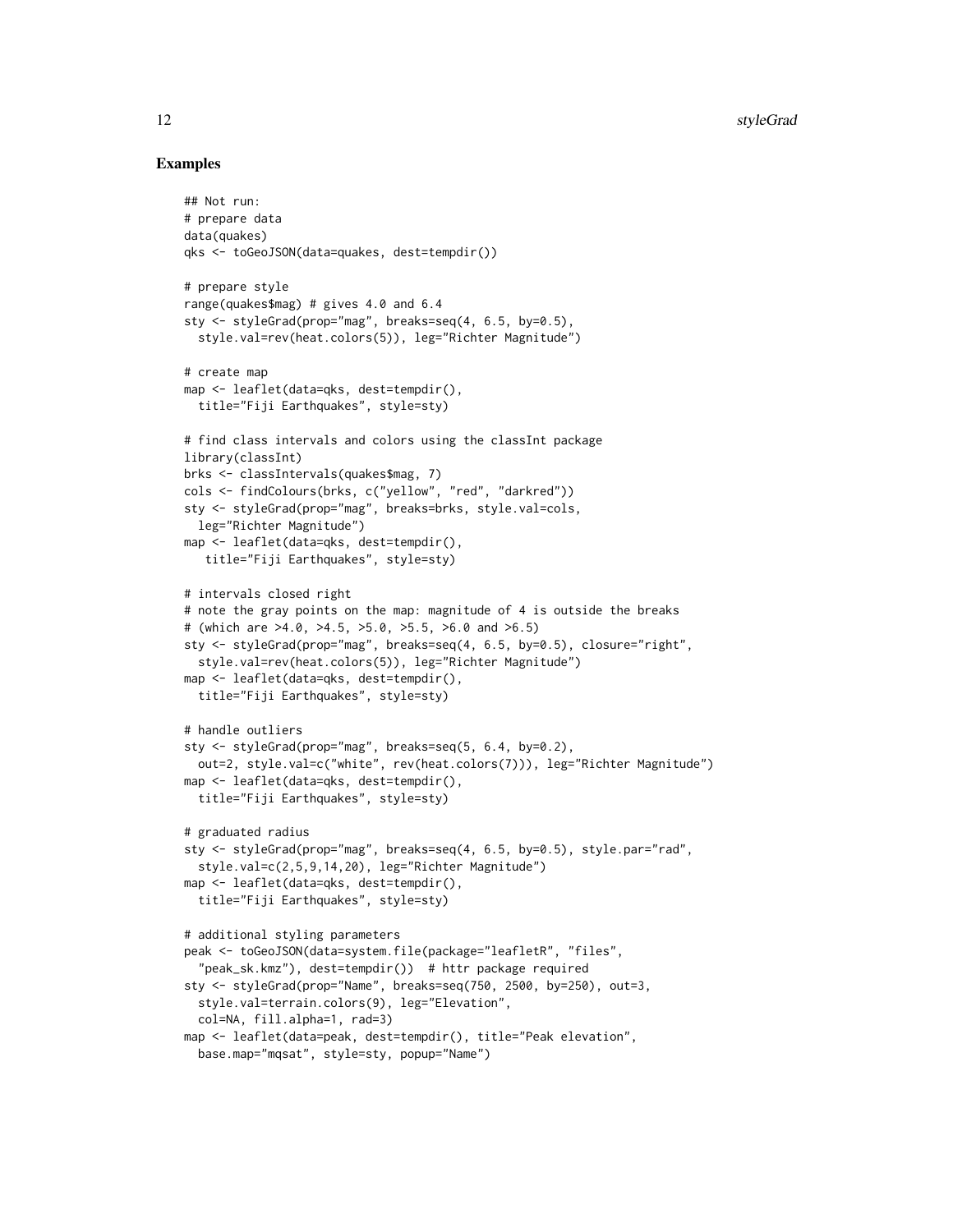<span id="page-12-0"></span>## End(Not run)

<span id="page-12-1"></span>styleSingle *Single symbol styling*

# Description

Creates a single symbol style.

# Usage

```
styleSingle(col, lwd, alpha, fill, fill.alpha, rad, marker)
singles(col, lwd, alpha, fill, fill.alpha, rad, marker)
```
# Arguments

| col        | Color used for lines, i.e. lines itself, borders of polygons and circle borders<br>(points). Color might be given as name, number [0-8] or hexadecimal code. If<br>fill is not specified, col is used for border and circle area. If col is NA, the<br>border is omitted. |
|------------|---------------------------------------------------------------------------------------------------------------------------------------------------------------------------------------------------------------------------------------------------------------------------|
| lwd        | Line width in number of pixels – default is 2.                                                                                                                                                                                                                            |
| alpha      | Opacity of a line or border, as numeric value between $\theta$ (fully transparent) and<br>$1$ (opaque).                                                                                                                                                                   |
| fill       | Fill color used for polygons and circles (points). Color might be given as name,<br>number [0-8] or hexadecimal code. If fill is NA, the circle area is left blank.                                                                                                       |
| fill.alpha | Opacity of a polygon or circle area, as numeric value between 0 (fully transpar-<br>ent) and 1 (opaque).                                                                                                                                                                  |
| rad        | Radius of circles (points), in number of pixels – default is 10.                                                                                                                                                                                                          |
| marker     | Color (given like col), or a vector of label (see https://www.mapbox.com/<br>maki/ for available labels), color (given like col) and size (s=small, m=medium,<br>1=large). Points are displayed as markers (all other arguments are ignored).                             |

# Value

A single symbol style object.

# Note

There is a known issue with Safari browser: maps with four or more marker layers may cause problems with popups.

# Author(s)

Christian Graul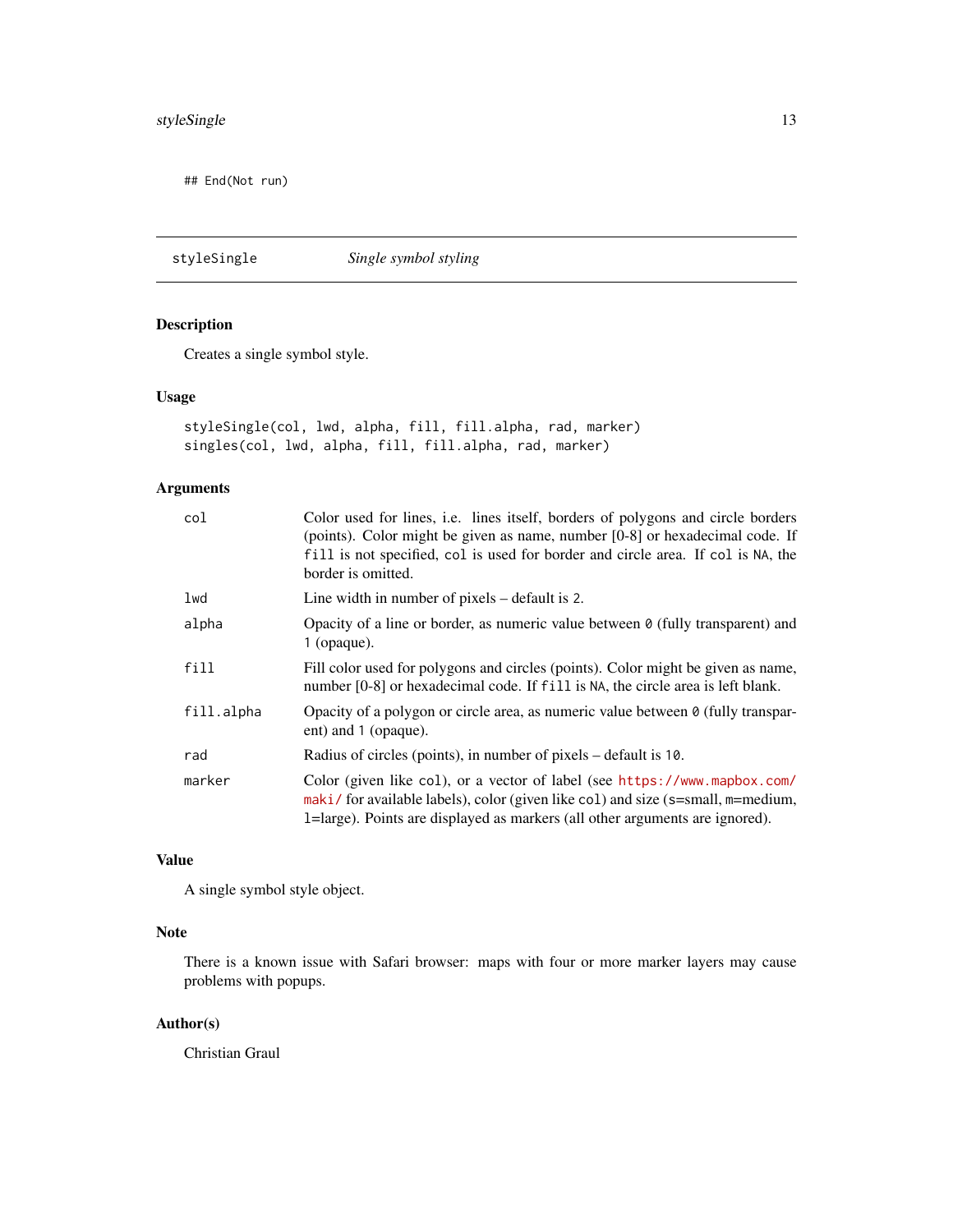#### <span id="page-13-0"></span>See Also

[styleGrad](#page-10-1), [styleCat](#page-8-1), [leaflet](#page-5-1)

```
## Not run:
## point data ##
# prepare data
data(quakes)
dat <- toGeoJSON(data=quakes, dest=tempdir())
# change circle borders
# note: if fill color is not specified, col is also used as fill color
sty <- styleSingle(col=2, lwd=1, alpha=1)
map <- leaflet(data=dat, dest=tempdir(), style=sty)
# change fill color, alpha and radius
sty <- styleSingle(fill="red", fill.alpha=1, rad=2)
map <- leaflet(data=dat, dest=tempdir(), style=sty)
# no border
sty <- styleSingle(col=NA)
map <- leaflet(data=dat, dest=tempdir(), style=sty)
# blank circle area
sty <- styleSingle(fill=NA)
map <- leaflet(data=dat, dest=tempdir(), style=sty)
# simple colored markers
sty <- styleSingle(marker="red") # only color
map <- leaflet(data=dat, dest=tempdir(), style=sty)
# markers with label, color and size
sty <- styleSingle(marker=c("triangle", "#E41A1C", "s"))
map <- leaflet(data=dat, dest=tempdir(), style=sty)
# change all arguments
sty <- styleSingle(col="#d4d4d4", lwd=1, alpha=0.8,
  fill="darkred", fill.alpha=0.4, rad=4)
map <- leaflet(data=dat, dest=tempdir(), style=sty)
## line data ##
# prepare data
# (httr package required)
dat <- toGeoJSON(data=system.file(package="leafletR", "files",
  "lynx.zip"), name="Lynx telemetry", dest=tempdir())
# style
sty <- styleSingle(col="#bb650b", lwd=3, alpha=0.8)
map <- leaflet(data=dat, dest=tempdir(), style=sty)
```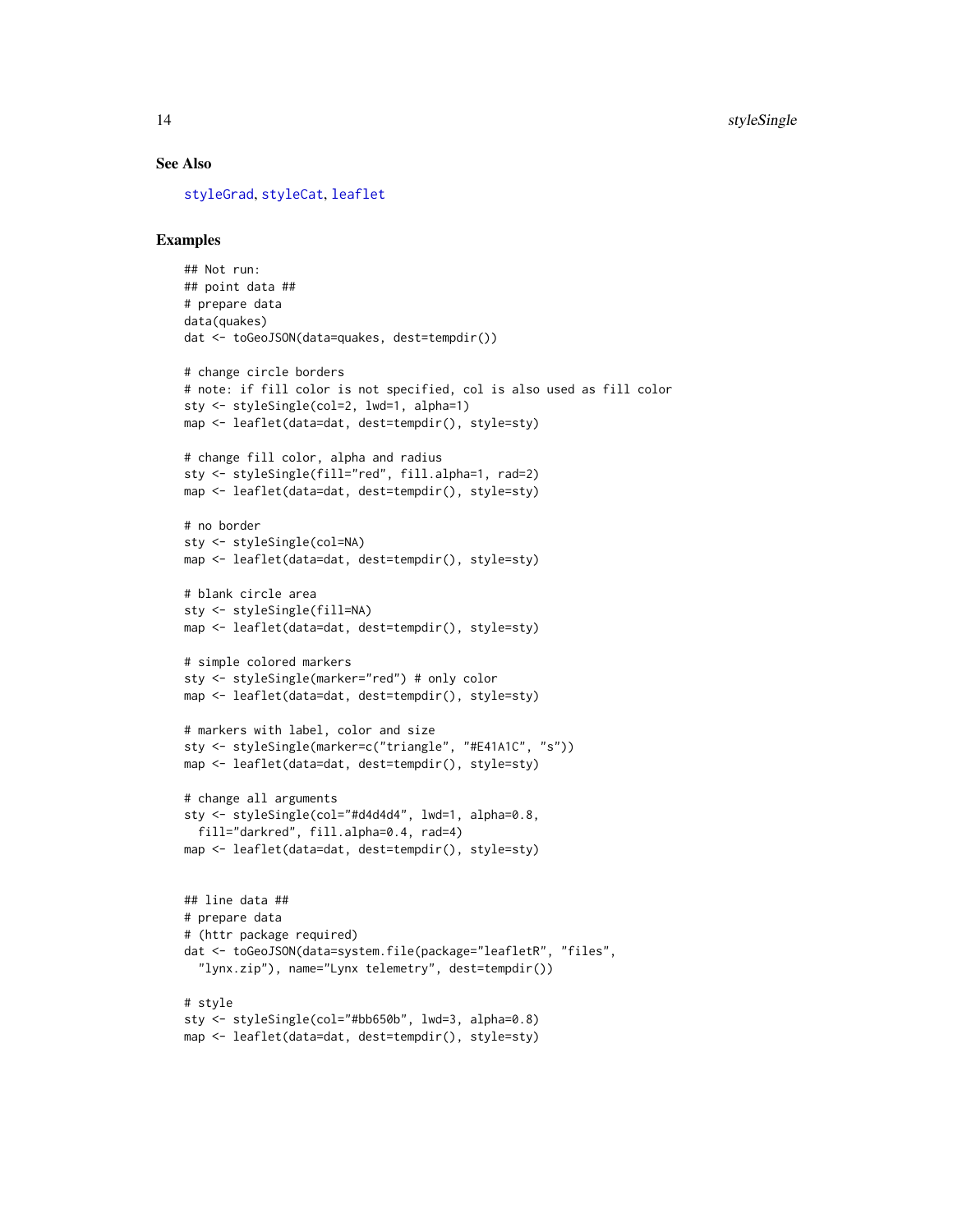#### <span id="page-14-0"></span>toGeoJSON and the state of the state of the state of the state of the state of the state of the state of the state of the state of the state of the state of the state of the state of the state of the state of the state of

```
## polygon data ##
# prepare data
dat <- system.file(package="leafletR", "files", "park_sk.geojson")
# change borders
# note: if fill color is not specified, col is also used as fill color
sty <- styleSingle(col=3, lwd=2, alpha=1)
map <- leaflet(data=dat, dest=tempdir(), style=sty)
# change fill color and alpha
sty <- styleSingle(fill="darkgreen", fill.alpha=0.8)
map <- leaflet(data=dat, dest=tempdir(), style=sty)
# no border
sty <- styleSingle(col=NA)
map <- leaflet(data=dat, dest=tempdir(), style=sty)
# blank polygon area
sty <- styleSingle(fill=NA)
map <- leaflet(data=dat, dest=tempdir(), style=sty)
# change all arguments
sty <- styleSingle(col="#006400", lwd=5, alpha=0.8,
  fill="darkgreen", fill.alpha=0.4)
map <- leaflet(data=dat, dest=tempdir(), style=sty)
## End(Not run)
```
toGeoJSON *Create GeoJSON file from spatial data*

#### Description

Creates a GeoJSON file from data frame, Spatial object or an external spatial data file.

#### Usage

```
toGeoJSON(data, name, dest, lat.lon, overwrite=TRUE)
tg(data, name, dest, lat.lon, overwrite=TRUE)
```
#### Arguments

| data | Spatial data: data. frame with at least two columns, representing the point co-<br>ordinates, Spatial object (sp package) or path to external spatial data file as<br>string. See below for details. |
|------|------------------------------------------------------------------------------------------------------------------------------------------------------------------------------------------------------|
| name | Name of the resulting GeoJSON file, as string. Optional – if missing, the name<br>of the data frame or data file is used.                                                                            |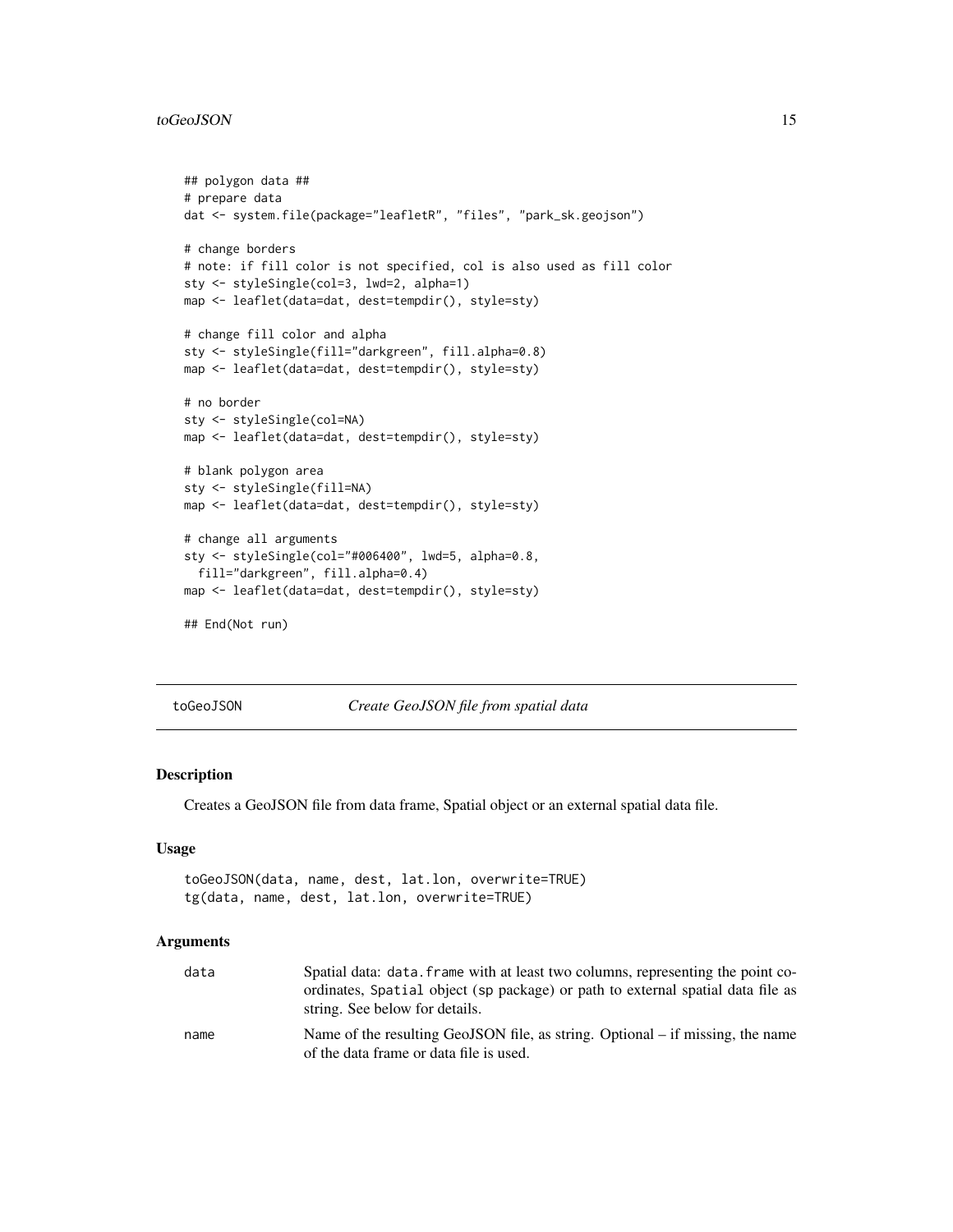<span id="page-15-0"></span>

| dest      | Directory the file shall be saved to, as string. Optional – if missing, the current<br>working directory is used.                                                                                            |
|-----------|--------------------------------------------------------------------------------------------------------------------------------------------------------------------------------------------------------------|
| lat.lon   | For data frame conversion only. Names or indices of the columns in data con-<br>taining the coordinates, as vector of two: c(latitude, longitude). Optional<br>- if missing, the first two columns are used. |
| overwrite | TRUE (which is the default) overwrites existing files with the same name.                                                                                                                                    |

# Details

toGeoJSON can handle three types of spatial data: a simple data.frame containing point coordinates and optional data columns, Spatial objects and external spatial data files.

#### Spatial *objects*

Spatial objects (sp package) should have geographical coordinates (longlat, WGS84). If other projections are used, toGeoJSON can transform the coordinates on the fly, using the rgdal package.

#### *Conversion of external spatial data files*

toGeoJSON uses the Ogre web API (<http://ogre.adc4gis.com>). See the [Ogre](http://ogre.adc4gis.com) website for a list of supported formats. Please note that for Shapefiles, MapInfo and VRT, Ogre only accepts a zip file. The Ogre API does not support large files (>15 MB). Have a look at the rgdal package and its writeOGR function, to convert files on your local machine.

# Value

GeoJSON file path, as string.

# Author(s)

Christian Graul

#### Source

The code for the conversion of external data files is taken from the togeojson function of the rgbif package. Package import would have unreasonably increased the dependencies of leafletR.

#### See Also

[leaflet](#page-5-1)

```
## Not run:
# convert data frame
data(quakes)
toGeoJSON(data=quakes, name="quakes", dest=tempdir(), lat.lon=c(1,2))
# convert data frame - minimal call
# storing output file path in variable
data(quakes)
path <- toGeoJSON(data=quakes)
```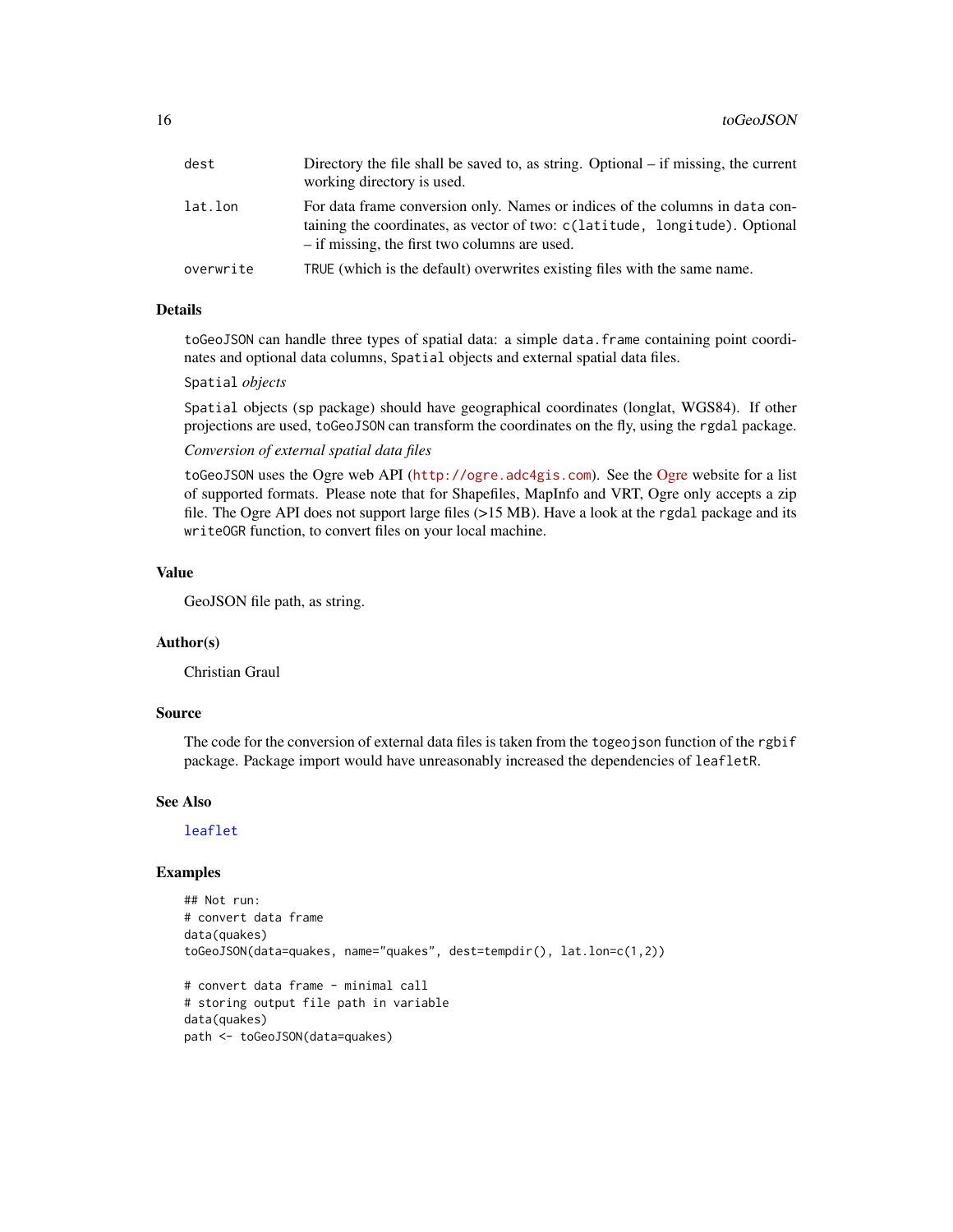#### toGeoJSON and the state of the state of the state of the state of the state of the state of the state of the state of the state of the state of the state of the state of the state of the state of the state of the state of

```
# preserve existing files from overwriting
toGeoJSON(data=quakes, overwrite=FALSE)
# convert Spatial objects
library(sp)
data(meuse)
coordinates(meuse) <- ~x+y
proj4string(meuse) <- CRS("+init=epsg:28992")
toGeoJSON(data=meuse, dest=tempdir()) # rgdal package required
crd <- coordinates(meuse)
msl <- SpatialLines(list(Lines(list(Line(crd)), "line1")),
  proj4string=CRS("+init=epsg:28992"))
toGeoJSON(data=msl, dest=tempdir()) # rgdal package required
data(meuse.riv)
msp <- SpatialPolygons(list(Polygons(list(Polygon(meuse.riv)),
  "meuse.riv")), proj4string=CRS("+init=epsg:28992"))
toGeoJSON(data=msp, dest=tempdir()) # rgdal package required
# convert a shapefile (in zipped archive)
# (httr package required)
toGeoJSON(data=system.file(package="leafletR", "files", "lynx.zip"),
  name="lynx_telemetry", dest=tempdir())
# convert a KML/KMZ file
# using name of data file and saving to working directory
# (httr package required)
toGeoJSON(system.file(package="leafletR", "files", "peak_sk.kmz"))
## End(Not run)
```